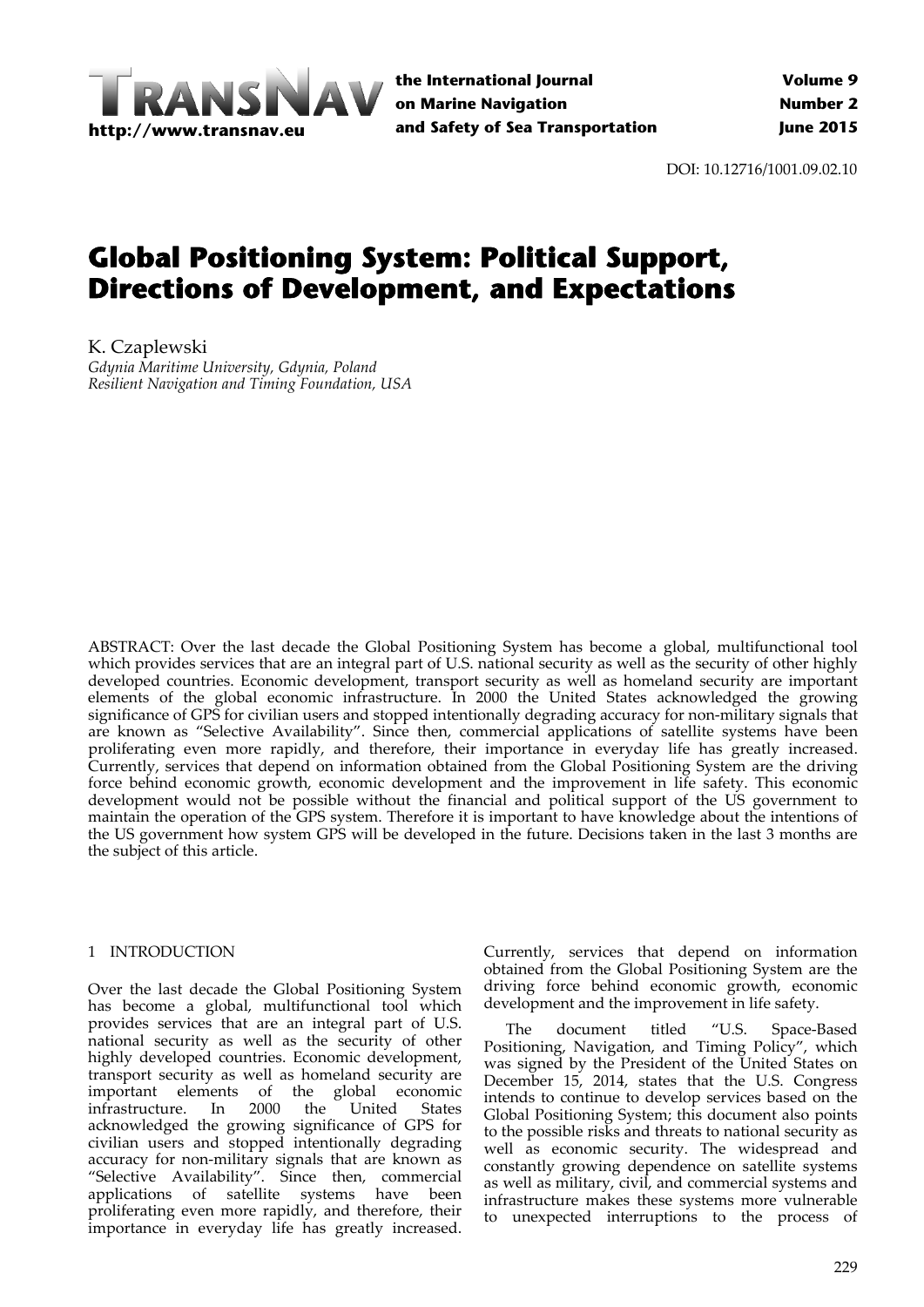performing standard services. The United States musts and wants to continue to improve and maintain the Global Positioning System by expanding backup functions in order to meet the growing needs related to the safety of using this system for military, civil, economic and scientific purposes.

Moreover, since there are different requirements for different applications, there is a need for stable policy that would be implemented through flexible management strategies. The document dated December 15, 2014 defines the extent to which national and GPS management policies are to be modified. These policies are aimed to support the system's capability to meet the growing, diverse domestic and international requirements. This document defines the basic goals and objectives of this policy: "(…) The fundamental goal of this policy is to ensure that the United States maintains space‐ based positioning, navigation, and timing services, augmentation, back‐up, and service denial capabilities that:

- 1 provide uninterrupted availability of positioning, navigation, and timing services;
- 2 meet growing national, homeland, economic security, and civil requirements, and scientific and commercial demands;
- 3 remain the pre‐eminent military space‐based positioning, navigation, and timing service;
- 4 continue to provide civil services that exceed or are competitive with foreign civil space‐based positioning, navigation, and timing services and augmentation systems;
- 5 remain essential components of internationally accepted positioning, navigation, and timing services;
- 6 promote U.S. technological leadership in applications involving space‐based positioning, navigation, and timing services.(…)"

These goals will still be pursued by using the existing organizational structure (Fig. 1).



Figure 1. GPS management structure [4].

The National Executive Committee For Space‐ Based PNT is the most important body in this structure. This body ensures that scientific and business communities follow the U.S. government's guidelines and fulfill its expectations. The National Space‐Based Positioning, Navigation, and Timing (PNT) Advisory Board provides independent advice to the U.S. government on GPS‐related policy through the Executive Steering Group. What is more, it also manages programs and funding profiles connected with the current state of national and international services provided by the GPS system.

#### 2 CURRENT ACTIVITY OF THE U.S. NATIONAL SPACE‐BASED POSITIONING, NAVIGATION, AND TIMING (PNT) ADVISORY BOARD

Apart from managing current programs, the PNT Advisory Board mainly deals with planning and monitoring the development of domestic and international services related to using satellite navigation. It is commissioned to explore research topics and carry out other tasks by the Space‐Based PNT National Executive Committee. The National Space‐Based PNT Advisory Board's members are non‐governmental experts on satellite systems who are elected for a term of two years. The Advisory Board is currently composed of:

- 1 experts from industry and academic communities, who are given the status of federal employees during the Advisory Board's meeting:
	- Bradford Parkinson (Chairman), Stanford University,
	- Thad Allen, Booz Allen Hamilton,
	- Penina Axelrad, University of Colorado,
	- John Betz, MITRE,
	- Dean Brenner, Qualcomm,
	- Joseph D. Burns, Sensurion Aerospace,
	- $-$  Per  $\tilde{K}$ . Enge, Stanford University,
	- Martin C. Faga, MITRE,
	- James E. Geringer, ESRI,
	- Ronald R. Hatch, consultant to John Deere,
	- Rajiv Khosla, Colorado State University,
	- Peter Marquez, Planetary Resources,
	- Terence J. McGurn, private consultant (retired CIA),
	- Timothy A. Murphy, The Boeing Company,
	- Ruth Neilan, Jet Propulsion Laboratory,
	- T. Russell Shields, Ygomi;
- 2 international representatives who have been appointed to speak on behalf of particular interest groups:
	- Gerhard Beutler, International Association of Geodesy (Switzerland),
	- Elizabeth Cannon, Canadian Aeronautics and Space Institute (Canada),
	- Ann Ciganer, GPS Innovation Alliance,
	- Dimmen, Norwegian Coastal Administration (Norway),
	- Matt Higgins, International GNSS Society (Australia),
	- Hiroshi Nishiguchi, Japan GPS Council (Japan),
	- Rafaat M. Rashad, Arab Institute of Navigation (Egypt).

The Advisory Board's meetings have been held every six months since 2007. On December 10‐11, 2014 the U.S. National Space‐Based Positioning, Navigation, and Timing (PNT) Advisory Board held its 14<sup>th</sup> meeting in Washington. During these two days, a total of 27 presentations were given. These were performance progress reports concerning tasks that had been assigned to working groups as well as information about the current scope of activities carried out by institutions that cooperate with the PNT Advisory Board or are its subsidiaries.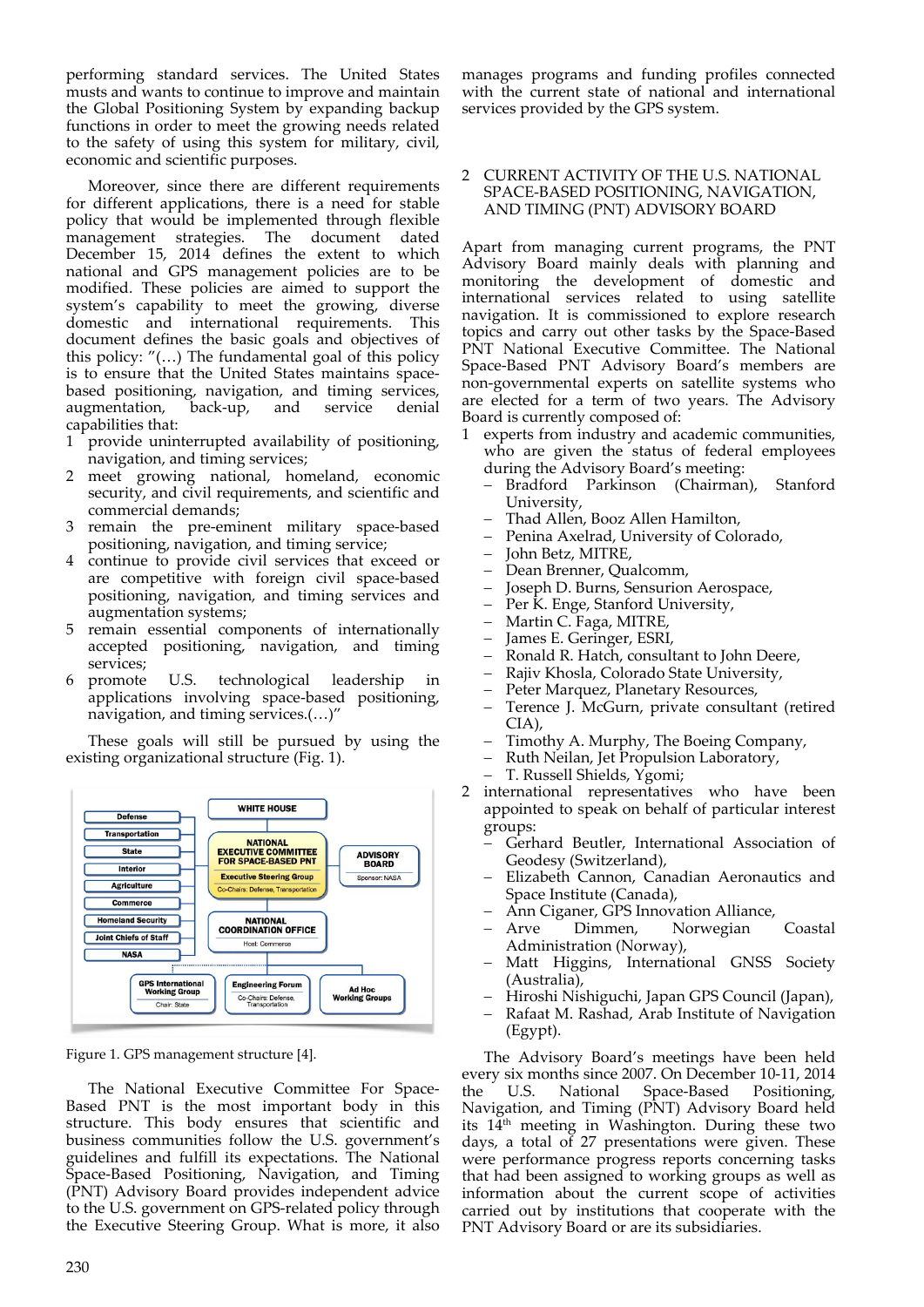The meeting was opened by Chair, Prof. Bradford Parkinson, who presented a summary of the PNT Advisory Board's previous activities, the major threats to GPS systems as well as the scope of actions that should be undertaken to make GPS invulnerable to modern threats.



Figure 2. Meeting of the U.S. National Space-Based Positioning, Navigation, and Timing (PNT) Advisory Board (author's archive).

Among the most interesting presentations that were made on the first day of the meeting were reports prepared by working groups. The results achieved by the first working group, i.e. "Assured Availability", were presented by:

- Ms. Ann Ciganer and Mr. Ron Hatch, who gave a presentation titled "Protect the Clear and Truthful Reception";
- Dr. John Betz and Dr. Per Enge, who gave a presentation titled "Toughen Users' Receivers";
- Mr. Matt Higgins and Mr. Terry McGurn, who made a presentation titled "Augment or Substitute PNT Sources".

The results of activities carried out by the second working group, i.e. "Economic Value of PNT", were presented by Gov. Jim Geringer. Moreover, Director of the GPS Directorate, Col. William T. Cooley described the current state of GPS modernization activities and future plans for modernizing this system. Currently there is a constellation of 30 operational satellites in orbit:

- $\overline{\phantom{a}}$  four GPS IIA satellites signals at L1 C/A, L1 P(Y), and L2 P(Y) frequencies;
- twelve  $\overrightarrow{GPS}$  IIR satellites broadcasting the same signals as the IIA block;
- seven GPS IIR-M satellites with additional L2C, L1M, and L2M signals;
- seven GPS IIF satellites with an additional signal at L5 frequency.

Moreover, a total of eight additional satellites are in test status and one satellite from block IIF‐8 is in early orbit test. There were four successful satellite launches in 2014:

- on February 20: block IIF‐5,
- on May 16: block IIF-6,
- on August 1: block IIF-7,
- on October 29: block IIF-8.



Figure 3. GPS modernization program [1].

Then, the directors:

- Mr. Harold "Stormy" Martin Director, National Coordination Office for Space‐Based PNT;
- Mr. Kenneth Hodgkins, Director, Office of Space & Advanced Technology, State Department;
- Ms. Karen Van Dyke, Director for PNT, DOT Office of the Secretary, Research and Technology

presented tasks that are currently being performed by the institutions that they lead.

Ms. Paige Atkins and Mr. Ron Repasi described the priorities related to and prospects for spectrum management in the United States.

On the second day of the meeting, the Advisory Board's international members presented information about the current state of their research activities in particular areas. Presentations were given by:

- Dr. Gerhard Beutler (Switzerland),
- Mr. Arve Dimmen (Norway),
- Mr. Matt Higgins (Australia),
- Dr. Rafaat Rashad (Egypt).

At the end of the meeting, further research directions were defined and a total of five research areas were identified:

- 
- Anti-Spoofing Authentication Codes,<br>"Toughening" Techniques for Techniques for Commercial Receivers,
- FCC Licensing of non-U.S. GNSS Services,
- Criteria for U.S. use of other GNSS systems,
- Strategies for International Engagement.

#### 3 ELORAN IN THE TERRITORY OF THE UNITED STATES

Along with the Advisory Board's meeting, a meeting of the United States Congress was held. The U.S. Congress made many important decisions concerning the United States; one of them, however, is particularly important for the community of navigators around the world. On December 10, 2014, the U.S. Congress passed legislation that would preserve the nation's Loran infrastructure and assign the task of converting it into an eLoran system to a given body under a cooperation agreement. This bill was adopted only several weeks after the U.S.